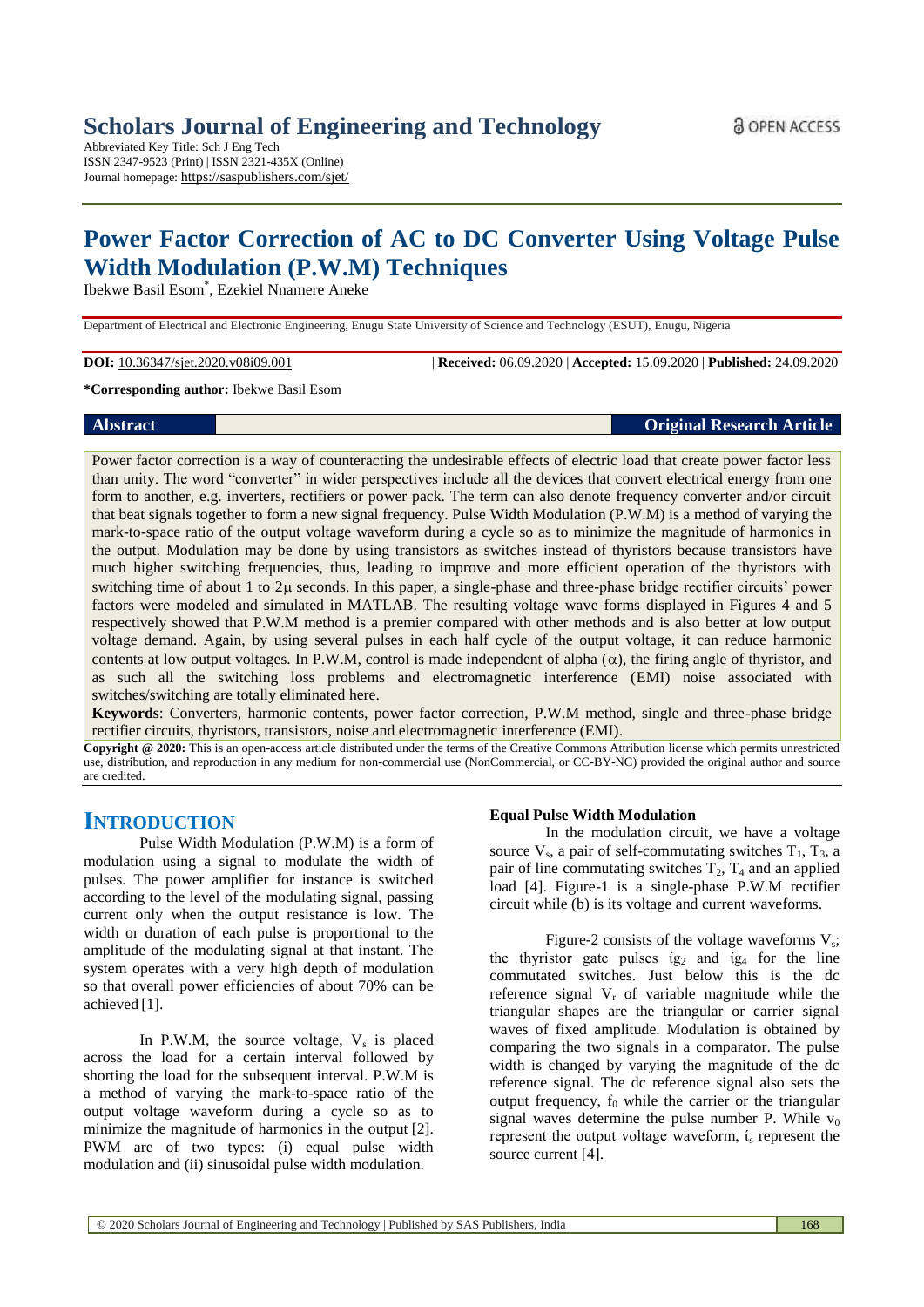## **Attributes of Multi-pulse or Equal P.W.M [4]**

- Several equidistant pulses per cycle are used.
- Equal P.W.M is so-called because all the pulses have the same width for a given value of modulation index (m).
- Here, using several pulses in each half cycle of the output voltage can reduce the harmonic content.
- The method is a natural extension of the single pulse modulation and permits a reduction of harmonic content at low output voltages.



**Fig-1: Single-phase pulse width modulated fully controlled rectifier circuit**



**Fig-2: Its waveforms for rectification mode (** $f_c = 6f_s$ **)**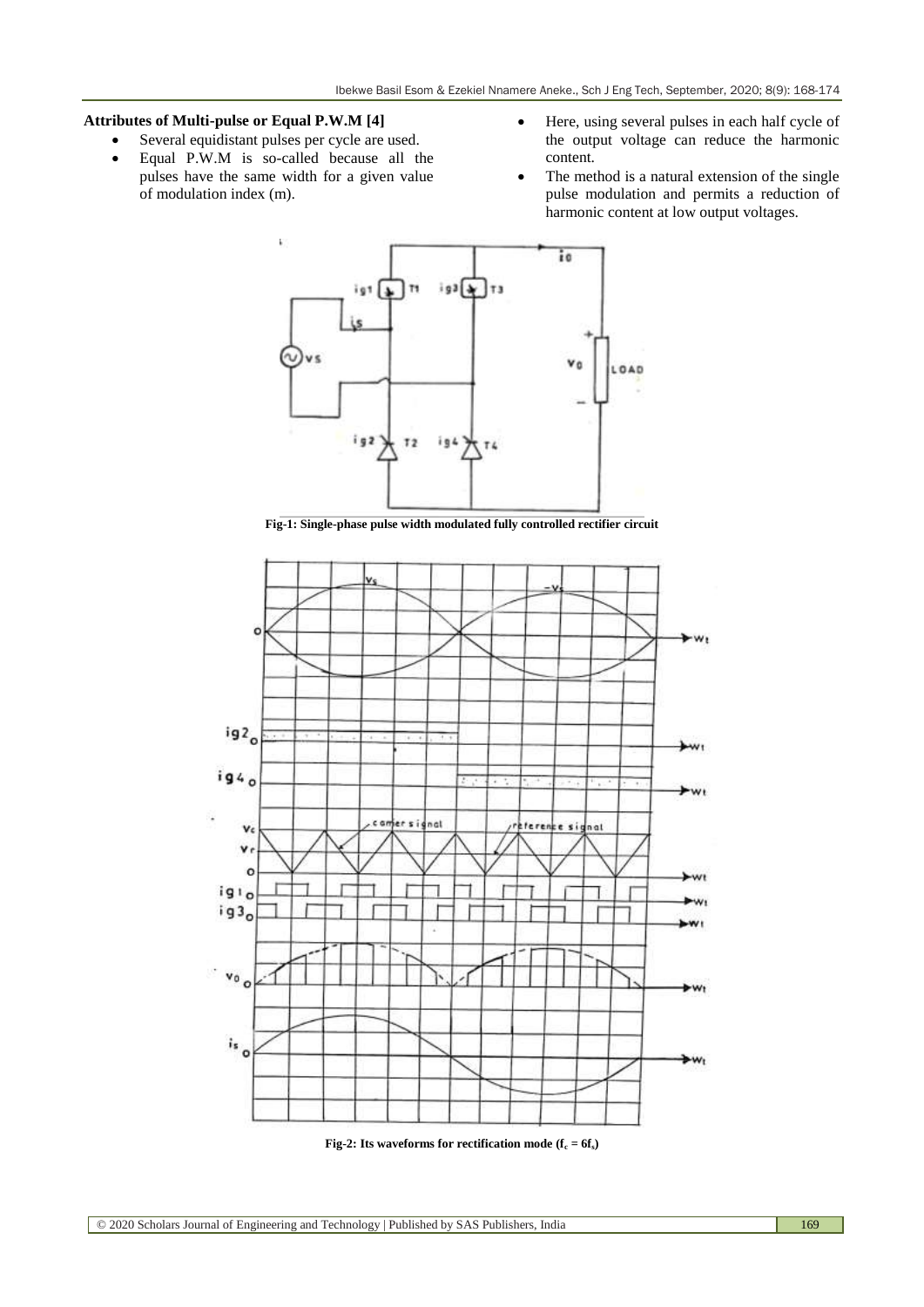### **Sinusoidal Pulse Width Modulation**

Similarly, for  $V_r$  in equal pulse width modulation,  $V_R$  can be a sinusoid in which case is called sinusoidal pulse width modulation. The method is so-called because the pulse width is a sinusoidal function of its angular position in the cycle. It is also called triangulation or P.W.M with natural sampling [4]. With  $V_R$  as rectified sinusoid, the graphs are repeated for  $f_c = 6f_s$ . Figure-3 is the waveform for rectification mode of a single-phase sinusoidal P.W.M rectifier with  $fc = 6f_s$ ; where  $f_c$  and  $f_s$  are the carrier and

source frequencies respectively. The figure shows that in sinusoidal P.W.M, the d.c modulating signal in equal P.W.M described in Figure-2 is replaced by a sinusoid in which case is called sinusoidal P.W.M [4].

The rectified sinusoid  $V_R$  is synchronized with source voltage  $V_s$  and has a variable amplitude  $V_{rm}$ . The carrier wave  $V_c$  also synchronized with a.c source voltage V<sub>s</sub>, producing integer number of cycles in half cycle of  $V_s$  e.g.  $f_c = 6f_s$ .



**Fig-3: Waveforms for rectification mode of a single-phase bridge rectifier (sinusoidal P.W.M) f<sup>c</sup> = 6fs.**

## **Attributes of Sinusoidal P.W.M [4]**

- The d.c reference signal (in equal P.W.M) is replaced by a sinusoid in which case, is called sinusoidal P.W.M.
- Sinusoidal P.W.M is so-called because the pulse width is a sinusoidal function of its angular position in a cycle.
- The method is also called triangulation or P.W.M with natural sampling.

## **Analysis and Power Factor Models Single-phase Full Bridge, Voltage P.W.M Analysis**

**[3]**

The modulation index m is

$$
m = \frac{V_{rm}}{V_{cm}} \dots \dots \dots \dots \dots \dots \dots (3.1)
$$

#### Where,

 $V_{rm}$  is amplitude of  $V_{\rm r}$  $V_{cm}$  is amplitude of  $V_c$ 

For under modulation  $0 \le m \le 1$ With reference to Figure-1<sup>[3]</sup>. If  $T_1$  and  $T_2$  are on,  $\mathfrak{i}_s = \mathfrak{i}_0$ 

If  $T_3$  and  $T_4$  are on,  $i_s = -i_0$ 

If  $T_1$  and  $T_4$  or  $T_3$  and  $T_2$  are on,  $i<sub>s</sub> = 0$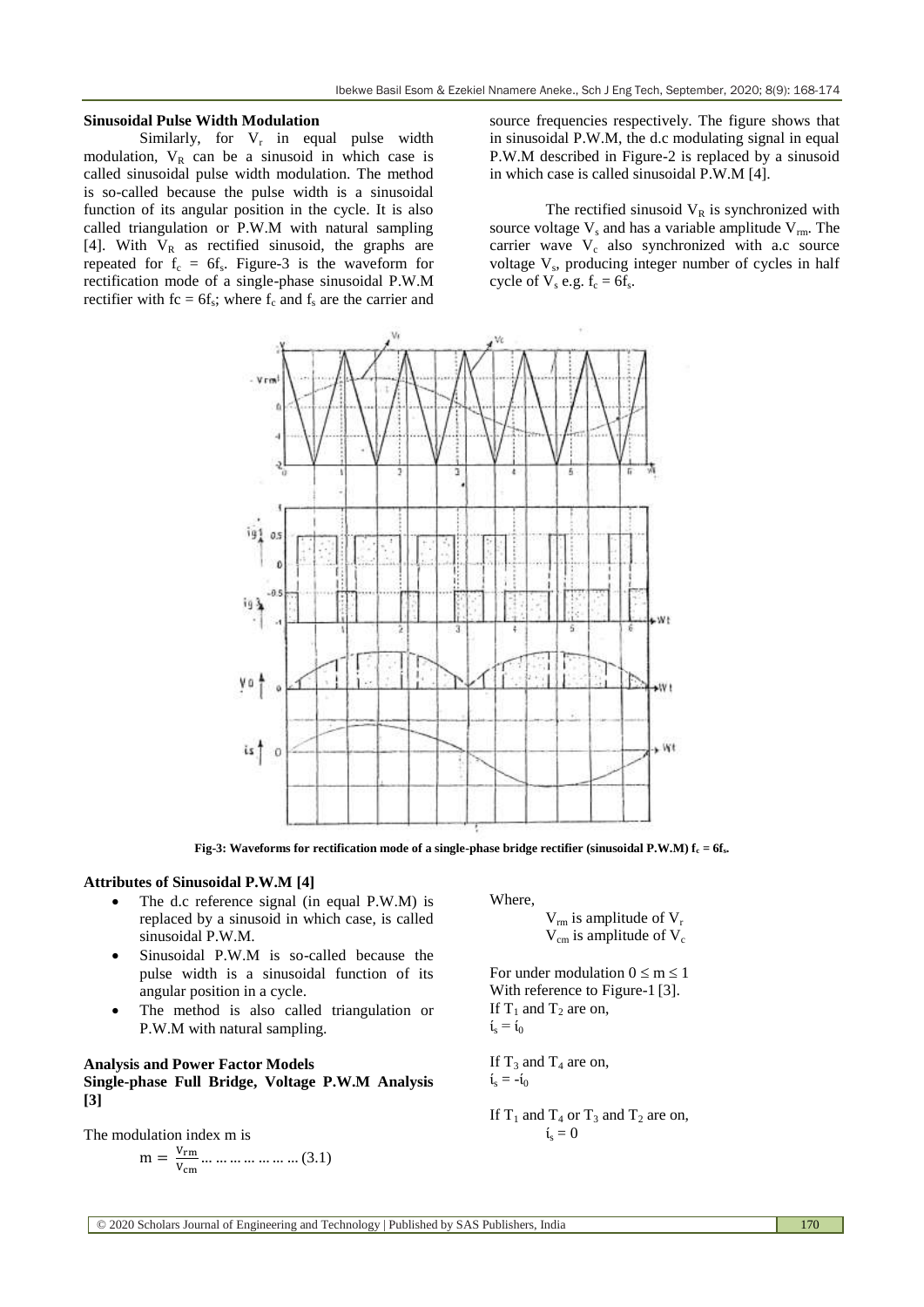

$$
\begin{cases} \n\alpha_4 = 2\pi - \beta_3 \beta_4 = 2\pi - \alpha_3 \\ \n\alpha_5 = 2\pi - \beta_2 \beta_5 = 2\pi - \alpha_2 \\ \n\alpha_6 = 2\pi - \beta_1 \beta_6 = 2\pi - \alpha_1 \n\end{cases} \n\dots \n\tag{3.2}
$$

Slope for the negative slope section of the triangular wave looking at Figure-2 [3] is given as:

$$
-\frac{V_{\rm cm}}{\pi/N_{\rm p}} = -\frac{N_{\rm p}V_{\rm cm}}{\pi} \quad \dots \dots \dots \dots \dots \dots \dots \dots \dots \dots \dots \dots \dots \tag{3.3}
$$

Where,

 $V_{cm}$  = amplitude of the carrier wave  $\pi/N_p$  = angular space occupied by half of the carrier signal  $N_p$  = pulse number

Its intercept at the y-axis is obtained as follows:

 $1$ <sup>st</sup> negative sloped section, y intercept =  $V_{cm}$  $2<sup>nd</sup>$  negative sloped section, y intercept =  $3V_{cm}$ kth intercept =  $(2k - 1)V_{cm}$ 

Hence, equation of the first negative sloped side of the carrier wave [3]<br>  $Y_{1-} = -\frac{V_{cm}}{\pi/N_p} X + V_{cm}$ <br>  $\Rightarrow Y_{1-} = -\frac{N_p V_{cm}}{\pi} X + V_{cm}$ <br>
For the second,  $Y_{2-} = -\frac{N_p V_{cm}}{\pi} X + 3V_{cm}$ <br>
For the third,  $Y_{3-} = -\frac{N_p V_{cm}}{\pi} X + 5$ 

Similarly, for the equations of positive sloped side of the carrier waves, we have [3]:

 $Y_{1+} = \frac{NpV_{cm}}{\pi} X - V_{cm}$ For the second,  $Y_{2+} = \frac{NpV_{cm}}{\pi} X - 3V_{cm}$ For the second,  $Y_{2+} = \frac{Y_{\text{p}}V_{\text{cm}}}{\pi} X - 3V_{\text{cm}}$ <br>For the third,  $Y_{3+} = \frac{N_{\text{p}}V_{\text{cm}}}{\pi} X - 5V_{\text{cm}}$ <br>For the kth,  $Y_{\text{k+}} = \frac{N_{\text{p}}V_{\text{cm}}}{\pi} X - (2k - 1)V_{\text{cm}}$ 

Therefore, we have for positive and negative kth sloped section of the carrier wave:  $N - V$ 

 ……………….….. (3.7) (1 k 3) ……………….…….. (3.8) (1 K 3)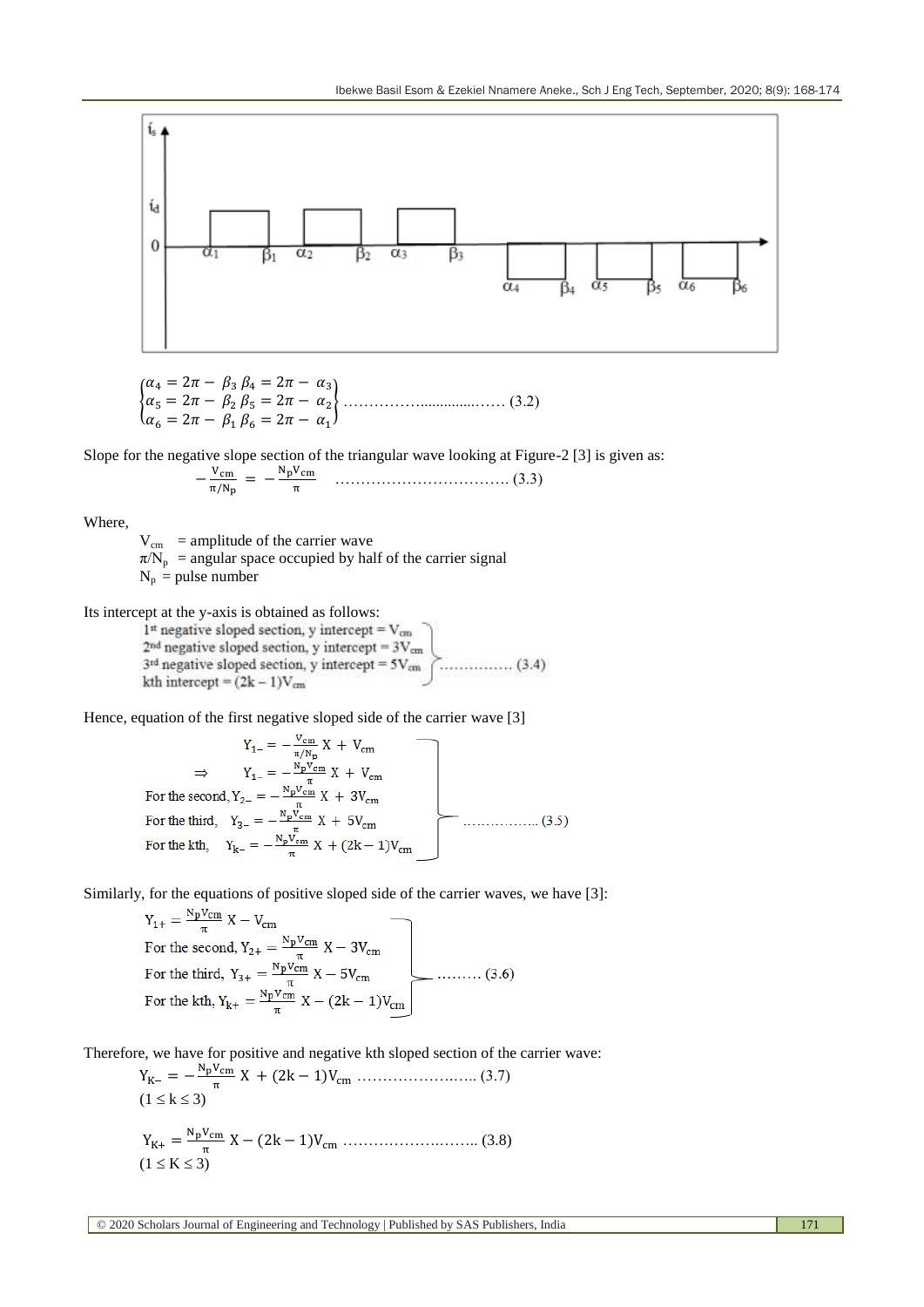Since these equations cut the d.c reference axis  $(V_{rm}$  at  $\alpha_k$  and  $\beta_k$  we have:

 ………………………..………. (3.9) 

V  $\frac{V_{\rm rm}}{V_{\rm cm}} = -\frac{N}{\tau}$ …………………………………….….… (3.10)

Where

 ……………..……………...….…… (3.11) 

 ……………………………..……....….. (3.12) 

$$
\frac{N_p}{\pi} \alpha_k = 2k - 1 - m \dots (3.13)
$$
  
 
$$
\therefore \alpha_k = \frac{\pi}{N_p} [2k - 1 - m] [3] - \dots (3.14)
$$

Similarly, for  $Y_{k+}$ 

$$
\beta_k = \frac{\pi}{N_p} [2k - 1 + m] [3] \dots
$$
 (3.15)

## **Power Factor Model for Single-phase Voltage P.W.M**

For pair of pulse duration  $(\alpha_k, \beta_k)$  and  $(2\pi - \beta_k)$ ,  $(2\pi - \alpha_k)$ , the harmonic current,  $i_n$  is:  $i_n = a_{kn} \cos n\omega t + b_{kn} \sin n\omega t$  (using Fourier series)

Where

akn = ( ) ∫ [ ] ………………………………..…. (3.16) akn = ( ) ,∫ [ ] ∫ [ ] - ……….…. (3.17) akn = 0 bkn = ( ) ∫ [ ] ………….. (3.18) bkn = ( ) ,∫ [ ] ∫ [ ] - (3.19) bkn = { } …………… (3.20) ίkn = bkn sin nt = { } ίsn = ίkn { } …………………... (3.21) ίs1 = √ √ { } …………………………….. (3.22) ίsR = [∑ ] [∑ ] ………………………. (3.23) {∑ \* √ { }+ } {∑ \* √ { }+ } …………..…… (3.24) [3] ………………………………………….…. (3.25)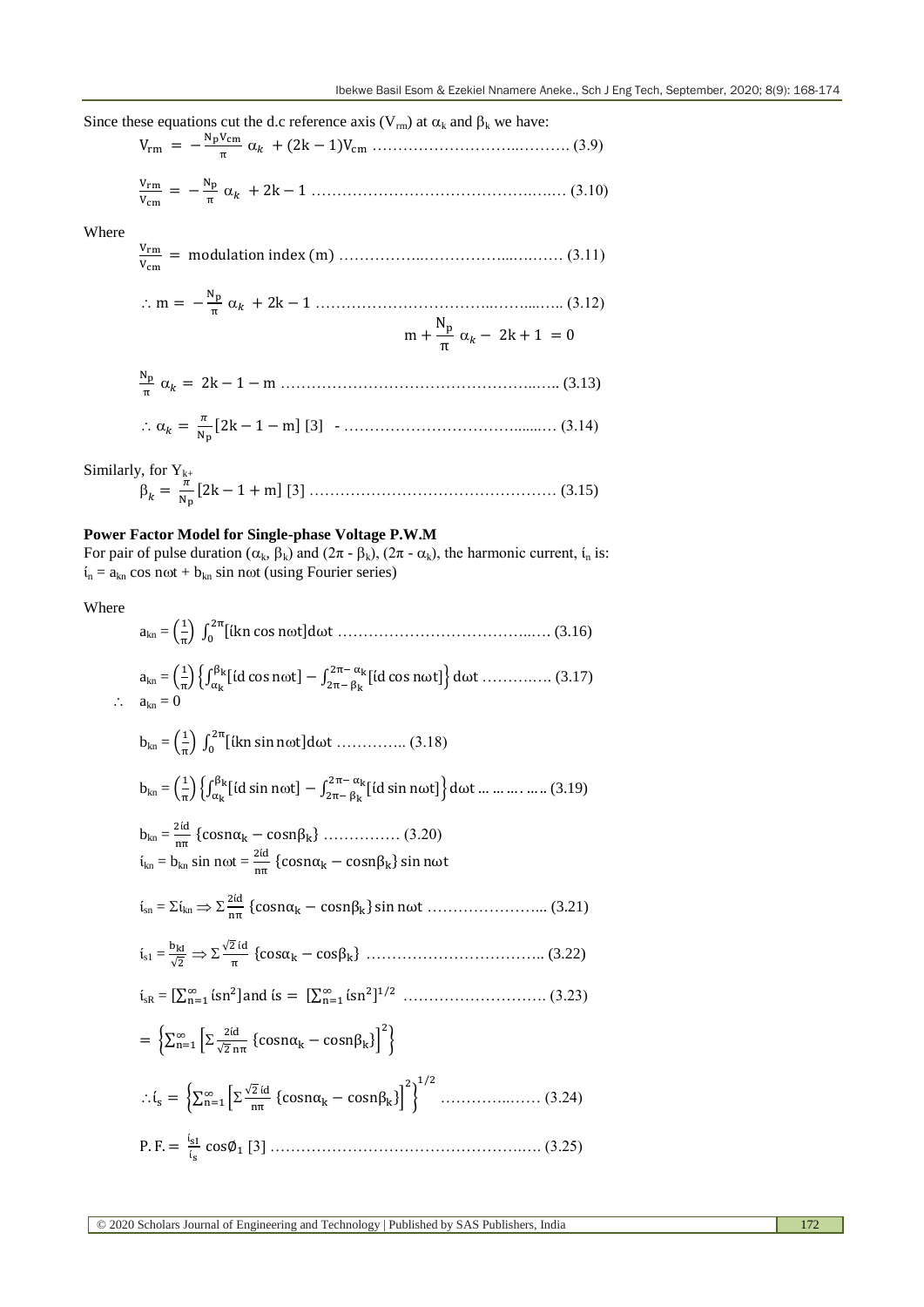$$
\therefore P. F = \frac{\Sigma(\cos\alpha_k - \cos\beta_k)}{\left[\sum_{n=1}^{\infty} \left[\sum_{k=1}^{Np/2} \frac{1}{n} (\cos n\alpha_k - \cos n\beta_k)\right]^2\right]^{1/2}}
$$
 (3.26)

Where P.F. = power factor, Np = pulse number,  $\alpha_k$  and  $\beta_k$  = where equation cut d.c reference axis.

**Note** that  $\phi_1 = 0$  since cosine component of the harmonic amplitude is zero.

## **Three-phase Six-pulse Voltage P.W.M Analysis and Power Factor Models [3]**

Similarly, the three-phase six-pulse voltage P.W.M analysis and power factor models were carried out and came up with [3]:

P. F. =  $\frac{\sum_{k=1}^{2} (\cos \alpha_k - \cos \beta_k) + c}{\sum_{k=1}^{2} (\cos \alpha_k - \cos \beta_k)}$  $\frac{\sum_{k=1}^{n} (\text{cos}(k - \text{cos}(k)) + \text{cos}(k))}{\left[\sum_{n=1}^{\infty} \left(\frac{1}{n} \left[\sum_{k=1}^{2} (\text{cos}(n\alpha_k) - \text{cos}(n\beta_k)) + \text{cos}(n\alpha_k)\right]\right]^{1/2}}$ 

Where  $P.F. = Power Factor$ 

$$
\alpha_{k} = \alpha_{0} - \frac{m\sin\alpha_{0} + (12/\pi)\alpha_{0} + (4k - 2)}{m\cos\alpha_{0} + 12/\pi}
$$

$$
\beta_{k} = \beta_{0} - \frac{\text{msin}\beta_{0} - (12/\pi)\beta_{0} + 4(k-1)}{\text{mcos}\beta_{0} - 12/\pi}
$$

 $\alpha_0 = \beta_0$  = rough values of alpha and beta obtained graphically

 $m =$  modulation index, range = m ( $0 \le m \le 1$ )

k = variable with range, k ( $1 \le k \le 3$ )

 $n =$  harmonic order, range  $n = 1, 3, 5 ... \infty$ 

## **SIMULATION/RESULTS**

With the power factor expressions obtained in equations 3.26 and 3.27, Matlab [7] was employed in

programming and simulation of the single-phase and three-phase voltage P.W.M converters and the resulting curves are displayed in Figures 4 & 5 respectively.